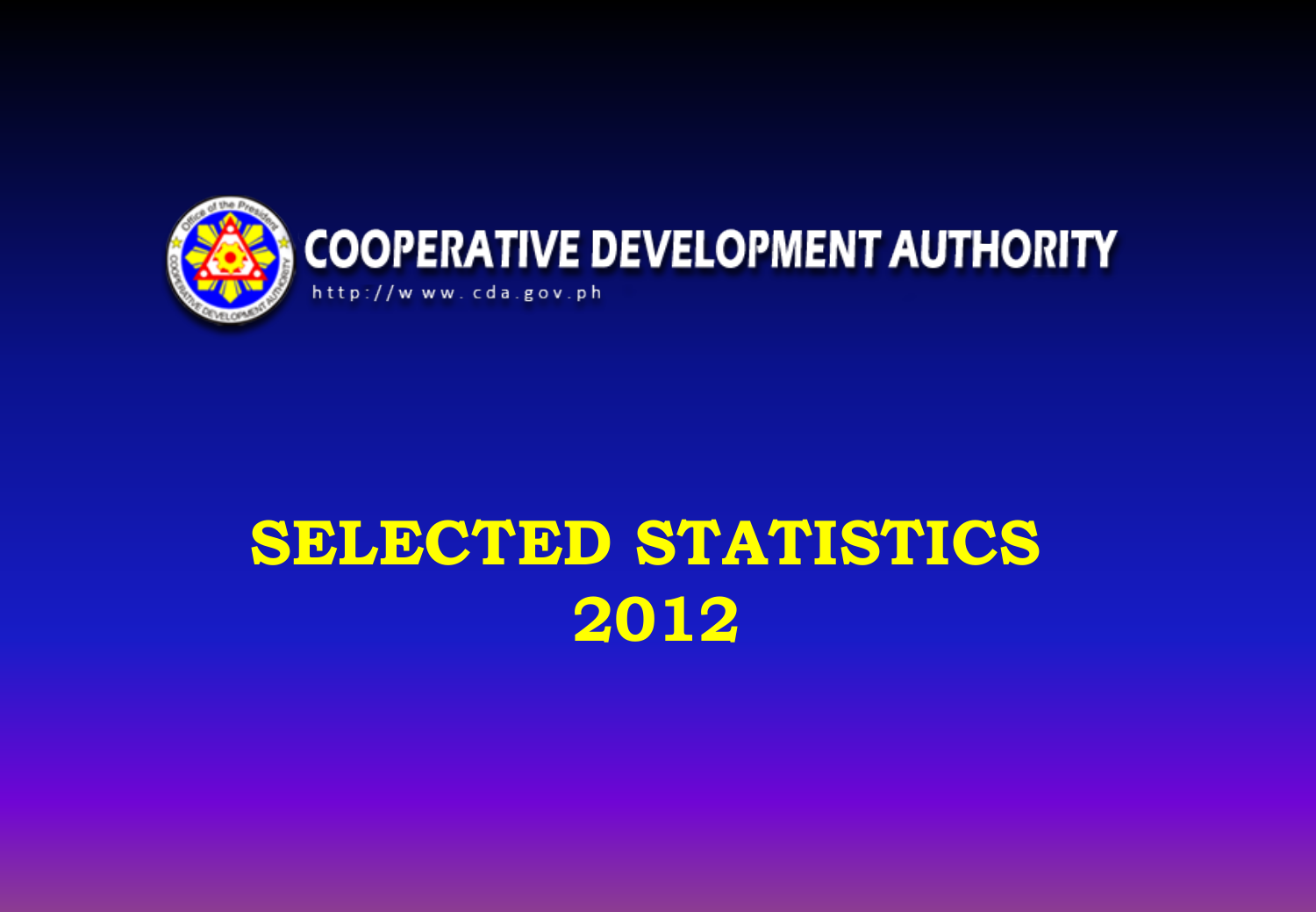# **TOTAL NUMBER OF NEWLY REGISTERED COOPERATIVES By Region, By Type January 1 to December 31, 2012 Based on RIS Database**

| <b>REGION</b> | <b>ADVOCACY AGRARIAN</b> | <b>REFORM</b> | <b>CONSUMER</b>          | <b>COOP BANK-</b><br><b>SECONDARY</b> | <b>CREDIT</b>    | <b>DAIRY</b> | <b>EDUCATION</b> | <b>ELECTRIC</b> | <b>FEDERATION-</b><br><b>SECONDARY</b> | <b>FINANCIAL</b><br><b>SERVICE</b> | <b>FISHERMEN</b> |                | <b>HOUSING   MARKETING  </b> | <b>MULTI-</b><br><b>PURPOSE</b> | <b>PRODUCER</b> |                | SERVICE TRANSPORT | UNION-<br>SECONDARY | <b>WORKERS</b> | GRAND<br><b>TOTAL</b> |
|---------------|--------------------------|---------------|--------------------------|---------------------------------------|------------------|--------------|------------------|-----------------|----------------------------------------|------------------------------------|------------------|----------------|------------------------------|---------------------------------|-----------------|----------------|-------------------|---------------------|----------------|-----------------------|
|               |                          |               |                          |                                       |                  |              |                  |                 |                                        |                                    |                  |                |                              |                                 |                 |                |                   |                     |                |                       |
|               |                          |               | 9                        |                                       | 17               |              |                  |                 | $\overline{3}$                         |                                    |                  |                | 13                           | 18                              | 3               |                |                   |                     |                | 65                    |
| Ш             |                          |               | $\overline{2}$           |                                       | 32               |              |                  |                 |                                        |                                    |                  |                | 13                           | 9                               | 21              | $\overline{2}$ |                   |                     |                | 82                    |
| <b>CAR</b>    |                          |               | 13                       |                                       | 28               |              |                  |                 |                                        |                                    |                  |                | 5                            | 6                               | 6               |                |                   |                     |                | 61                    |
| III           | $\overline{3}$           |               | 20                       |                                       | $35\phantom{.0}$ |              |                  |                 | 3                                      |                                    |                  |                | 21                           | 11                              | 57              | 3              | 6                 |                     |                | 160                   |
| <b>NCR</b>    |                          |               | 27                       |                                       | 27               |              |                  |                 |                                        |                                    |                  | $\overline{2}$ | $\Delta$                     | 12                              | 3               | 15             | 8                 |                     |                | 100                   |
| IV            |                          |               | 37                       |                                       | 39               | $\mathbf 1$  |                  |                 |                                        |                                    |                  | $\mathbf{1}$   | 20                           | 20                              | 19              | 9              |                   |                     |                | 153                   |
| $\mathsf{v}$  |                          | $\mathcal{I}$ | 6                        |                                       | 21               |              |                  |                 |                                        |                                    |                  |                | $\overline{3}$               | 11                              | 6               | $\overline{2}$ |                   |                     |                | $52\,$                |
| VI            |                          |               | 9                        |                                       | 18               |              |                  |                 |                                        |                                    |                  |                | 9                            |                                 | 6               | 3              |                   |                     |                | 54                    |
| VII           |                          |               | 12                       |                                       | 33               |              |                  |                 | $\overline{2}$                         |                                    |                  |                | 6                            | 21                              | 6               | 6              |                   |                     |                | 87                    |
| VIII          |                          |               | ⇁                        |                                       | 16               |              |                  |                 |                                        |                                    |                  |                |                              |                                 | 5               |                |                   |                     |                | $35\phantom{a}$       |
| IX            |                          |               | 16                       |                                       | 10               |              |                  |                 |                                        |                                    | $\overline{2}$   |                | $\overline{2}$               |                                 | 8               |                |                   |                     |                | 43                    |
| X             |                          |               | 8                        |                                       | 38               |              |                  |                 |                                        |                                    |                  | $\mathbf{1}$   | 22                           | $\overline{3}$                  | 15              | $\overline{3}$ |                   |                     |                | 101                   |
| XI            |                          |               | 22                       |                                       | 32               |              |                  |                 |                                        |                                    |                  |                | 13                           |                                 | 22              | 5              | $\mathcal{P}$     |                     |                | 102                   |
| XII           |                          |               | $\overline{\phantom{a}}$ |                                       | 21               | 5            |                  |                 |                                        |                                    |                  |                | 10                           | $\mathbf{3}$                    | 21              | 6              |                   |                     |                | 73                    |
| <b>CARAGA</b> |                          |               | q                        |                                       | 10               |              |                  |                 |                                        |                                    |                  |                | q                            | $\overline{3}$                  | 18              | $\overline{2}$ |                   |                     |                | 53                    |
| <b>ARMM</b>   |                          |               | 23                       |                                       | $\overline{7}$   |              |                  |                 |                                        |                                    | 3                |                | 123                          |                                 | 197             | 25             | $\mathcal{P}$     |                     |                | 386                   |
| Central       |                          |               |                          |                                       |                  |              |                  |                 |                                        |                                    |                  |                |                              |                                 |                 |                |                   |                     |                |                       |
| Office        |                          |               |                          |                                       |                  |              |                  |                 |                                        |                                    |                  |                |                              |                                 |                 |                |                   |                     |                | $2^{\circ}$           |
| <b>GRAND</b>  |                          |               |                          |                                       |                  |              |                  |                 |                                        |                                    |                  |                |                              |                                 |                 |                |                   |                     |                |                       |
| <b>TOTAL</b>  | 9                        | 13            | 227                      |                                       | 384              | 8            | $\mathbf{2}$     |                 | 13                                     |                                    |                  | 4              | 274                          | 130                             | 413             | 86             | 26                | 6                   | 4              | 1,609                 |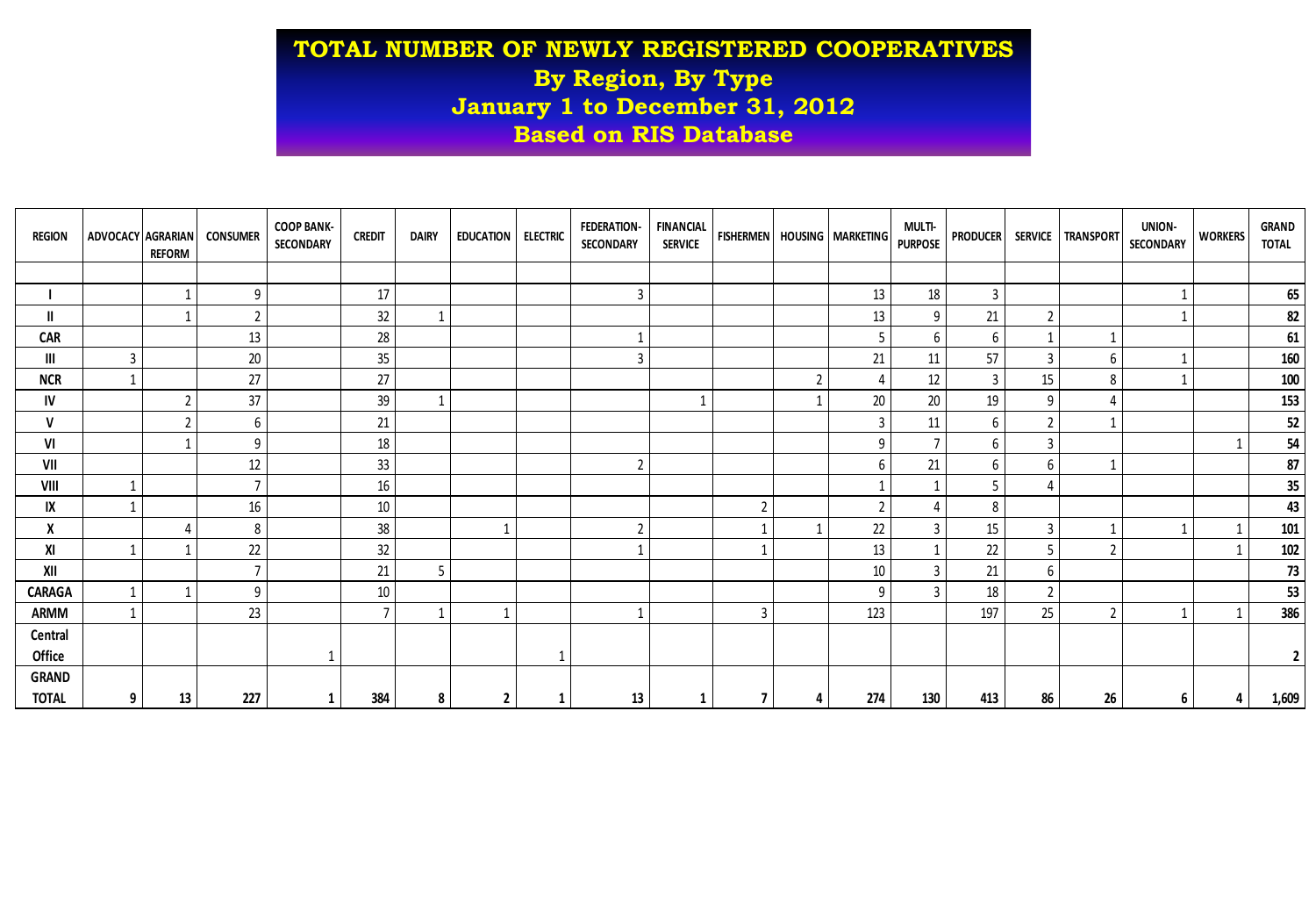**TOTAL NUMBER OF NEWLY REGISTERED COOPERATIVES By Region January 1 to December 31, 2012 Based on RIS Database**

**TOTAL NUMBER OF NEWLY REGISTERED COOPERATIVES By Type January 1 to December 31, 2012 Based on RIS Database**

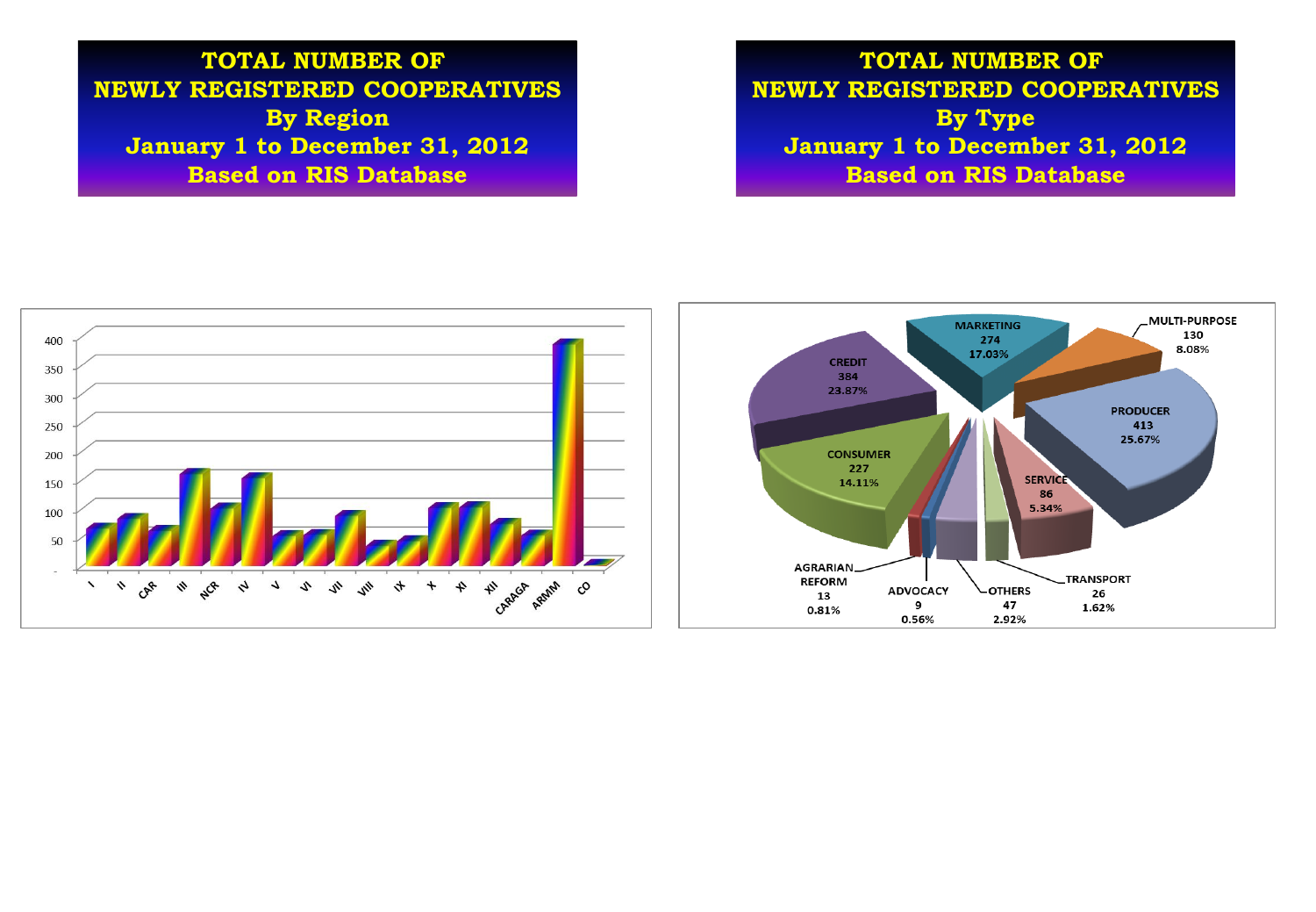### **CAPITAL STRUCTURE OF NEWLY REGISTERED COOPERATIVES By Region January 1 to December 31, 2012 Based on RIS Database**

|                       |                   | <b>CAPITALIZATION</b> | % OF SUBSCRIBED | % OF PAID-UP                                    |                                                 |
|-----------------------|-------------------|-----------------------|-----------------|-------------------------------------------------|-------------------------------------------------|
| <b>REGION</b>         | <b>AUTHORIZED</b> | <b>SUBSCRIBED</b>     | <b>PAID-UP</b>  | <b>CAPITAL VS.</b><br><b>AUTHORIZED CAPITAL</b> | <b>CAPITAL VS.</b><br><b>SUBSCRIBED CAPITAL</b> |
|                       | 69,138,600.00     | 19,954,900.00         | 6,544,900.00    | 28.86%                                          | 32.80%                                          |
| п                     | 58,432,800.00     | 19,068,200.00         | 5,300,700.00    | 32.63%                                          | 27.80%                                          |
| <b>CAR</b>            | 72,818,000.00     | 19,300,400.00         | 5,953,382.45    | 26.50%                                          | 30.85%                                          |
| Ш                     | 100,998,000.00    | 28,766,500.00         | 7,721,500.00    | 28.48%                                          | 26.84%                                          |
| <b>NCR</b>            | 169,594,400.00    | 47,780,400.00         | 14,501,375.00   | 28.17%                                          | 30.35%                                          |
| IV                    | 372,085,700.00    | 117,458,025.00        | 57,727,910.00   | 31.57%                                          | 49.15%                                          |
| $\mathbf v$           | 56,756,800.00     | 18,809,600.00         | 8,296,200.00    | 33.14%                                          | 44.11%                                          |
| VI                    | 54,979,600.00     | 15,187,700.00         | 5,011,300.00    | 27.62%                                          | 33.00%                                          |
| VII                   | 136,714,600.00    | 39,046,100.00         | 11,817,847.32   | 28.56%                                          | 30.27%                                          |
| VIII                  | 24,367,600.00     | 6,243,000.00          | 1,566,700.00    | 25.62%                                          | 25.10%                                          |
| IX                    | 72,033,200.00     | 23,206,700.00         | 13,135,900.00   | 32.22%                                          | 56.60%                                          |
| x                     | 280,906,416.00    | 84,027,804.00         | 39,473,736.00   | 29.91%                                          | 46.98%                                          |
| XI                    | 99,635,000.00     | 25,585,100.00         | 7,131,850.00    | 25.68%                                          | 27.88%                                          |
| XII                   | 95,126,400.00     | 31,561,600.00         | 10,059,700.00   | 33.18%                                          | 31.87%                                          |
| <b>CARAGA</b>         | 52,541,600.00     | 13,135,600.00         | 3,284,650.00    | 25.00%                                          | 25.01%                                          |
| <b>ARMM</b>           | 137,957,056.00    | 34,489,264.00         | 8,622,316.00    | 25.00%                                          | 25.00%                                          |
| <b>Central Office</b> | 1,500,000,000.00  | 750,242,000.00        | 608,583,000.00  | 50.02%                                          | 81.12%                                          |
| <b>GRAND TOTAL</b>    | 3,354,085,772.00  | 1,293,862,893.00      | 814,732,966.77  | 38.58%                                          | 62.97%                                          |

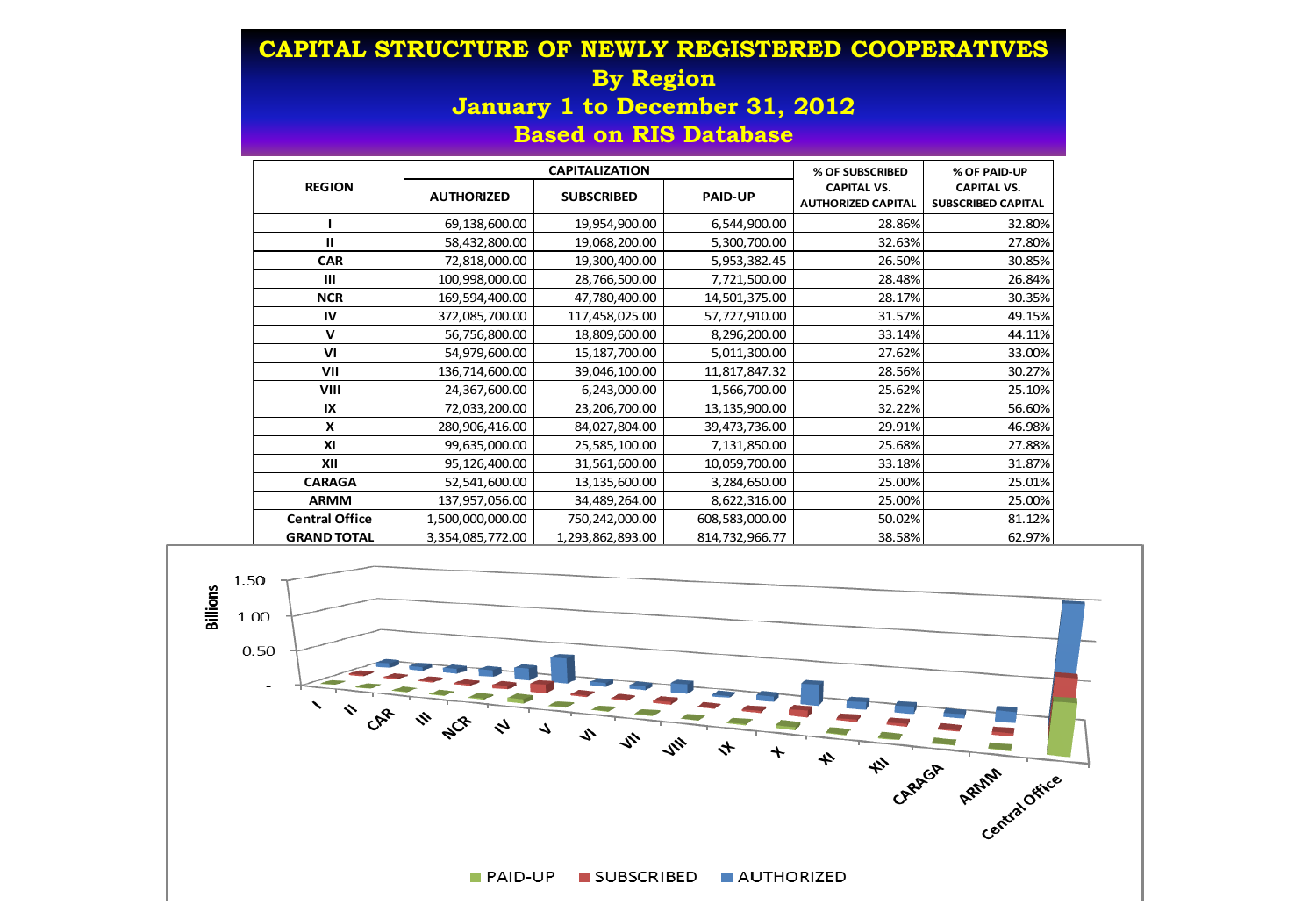**TOTAL MEMBERS GENERATED BY NEWLY REGISTERED COOPERATIVES By Region January 1 to December 31, 2012 Based on RIS Database**

|                    | <b>TOTAL NUMBER OF COOP</b><br><b>MEMBERS GENERATED BY</b> |  |  |  |  |
|--------------------|------------------------------------------------------------|--|--|--|--|
| <b>REGION</b>      | <b>NEWLY REGISTERED</b>                                    |  |  |  |  |
|                    | <b>COOPERATIVES</b>                                        |  |  |  |  |
| ı                  | 2,153                                                      |  |  |  |  |
| Ш                  | 3,926                                                      |  |  |  |  |
| <b>CAR</b>         | 1,727                                                      |  |  |  |  |
| Ш                  | 4,381                                                      |  |  |  |  |
| <b>NCR</b>         | 2,343                                                      |  |  |  |  |
| IV                 | 8,284                                                      |  |  |  |  |
| v                  | 1,983                                                      |  |  |  |  |
| VI                 | 2,065                                                      |  |  |  |  |
| VII                | 5,138                                                      |  |  |  |  |
| VIII               | 1,266                                                      |  |  |  |  |
| IX                 | 2,910                                                      |  |  |  |  |
| X                  | 3,582                                                      |  |  |  |  |
| ΧI                 | 129,327                                                    |  |  |  |  |
| XII                | 2,548                                                      |  |  |  |  |
| <b>CARAGA</b>      | 1,962                                                      |  |  |  |  |
| <b>ARMM</b>        | 10,672                                                     |  |  |  |  |
|                    |                                                            |  |  |  |  |
| <b>GRAND TOTAL</b> | 184,267                                                    |  |  |  |  |

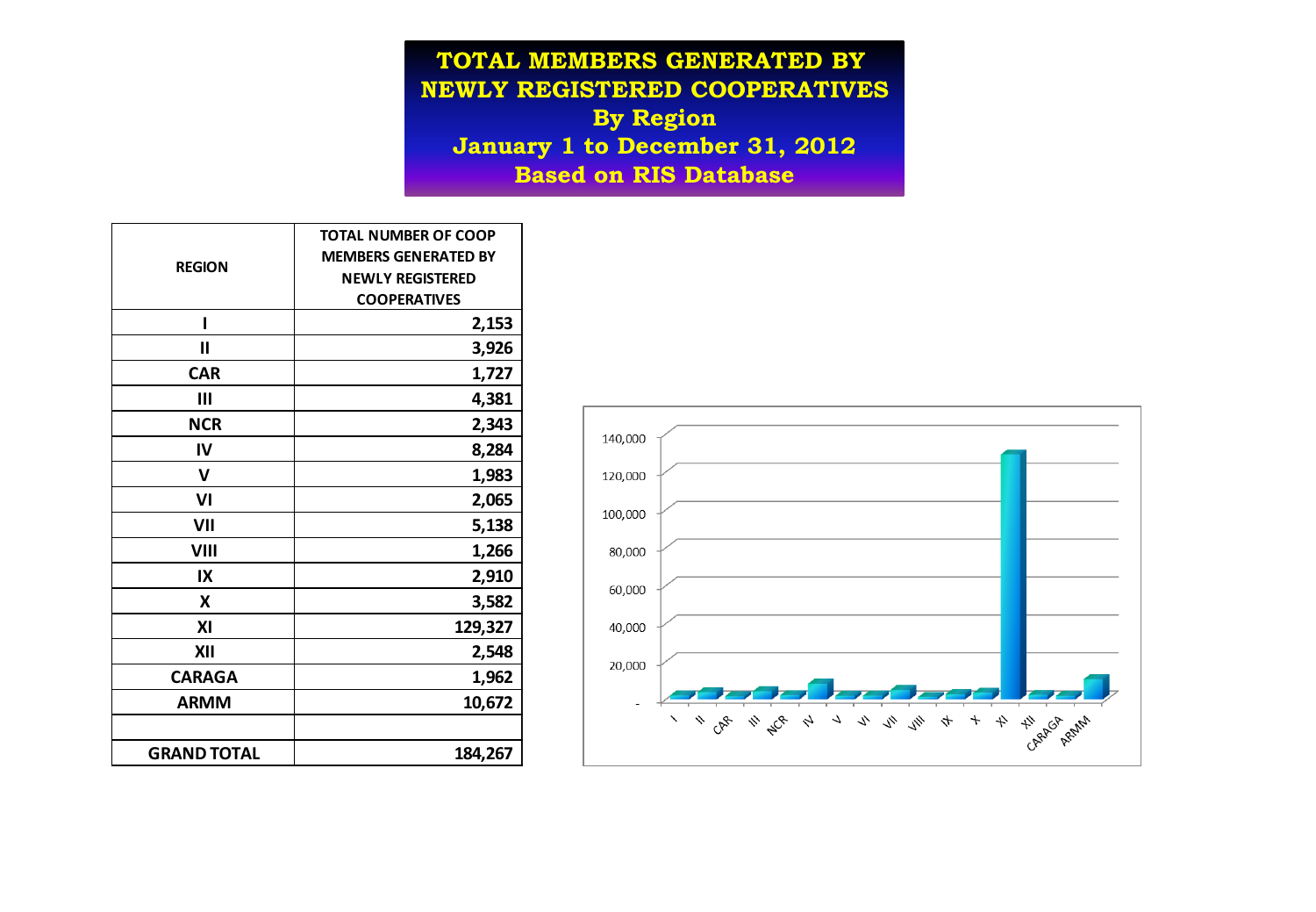#### **TOTAL NUMBER OF REGISTERED COOPERATIVES By Region, By Type As of December 31, 2012 Based on RIS Database**

| <b>REGION</b>  | <b>ADVOCACY</b> | <b>AGRARIAN</b><br><b>REFORM</b> | <b>CONSUMER</b> | <b>CREDIT</b> | <b>DAIRY</b>   | <b>EDUCATION</b> | <b>ELECTRIC</b> | <b>FINANCIAL</b><br><b>SERVICE</b> | <b>FISHERMEN</b> | <b>HEALTH</b><br><b>SERVICES</b> | <b>HOUSING</b> | <b>MARKETING</b> | <b>MULTI-</b><br><b>PURPOSE</b> |
|----------------|-----------------|----------------------------------|-----------------|---------------|----------------|------------------|-----------------|------------------------------------|------------------|----------------------------------|----------------|------------------|---------------------------------|
|                |                 |                                  |                 |               |                |                  |                 |                                    |                  |                                  |                |                  |                                 |
|                |                 | $\mathbf 1$                      | 111             | 156           |                |                  |                 |                                    |                  |                                  |                | 33               | 976                             |
| п              |                 | $\overline{2}$                   | 22              | 182           | $\mathbf{1}$   |                  |                 |                                    |                  |                                  |                | 67               | 492                             |
| <b>CAR</b>     |                 |                                  | 69              | 140           |                |                  |                 |                                    |                  |                                  | 1              | 27               | 479                             |
| $\mathbf{III}$ | 3               | 3                                | 82              | 277           | 6              |                  |                 |                                    |                  |                                  |                | 94               | 1,311                           |
| <b>NCR</b>     | 3               |                                  | 182             | 414           |                | $\mathbf{1}$     |                 |                                    | $\mathbf{1}$     |                                  | 3              | 19               | 1,245                           |
| IV             | 1               | 4                                | 124             | 338           | 3              |                  |                 | $\overline{2}$                     | 4                |                                  | $\mathbf{1}$   | 122              | 1,724                           |
| v              |                 | 3                                | 24              | 123           | $\overline{2}$ |                  |                 |                                    |                  |                                  | 1              | 14               | 547                             |
| VI             |                 | $\mathbf{1}$                     | 37              | 99            |                |                  |                 |                                    |                  |                                  |                | 57               | 1,120                           |
| VII            |                 | 1                                | 44              | 170           | 4              |                  |                 |                                    |                  | 1                                |                | 17               | 1,253                           |
| VIII           | 1               |                                  | 50              | 127           | 1              |                  |                 |                                    |                  |                                  |                | 18               | 402                             |
| IX             | $\overline{2}$  | 2                                | 46              | 54            |                |                  |                 |                                    | 4                |                                  |                | 13               | 604                             |
| X              | 1               | 4                                | 58              | 192           |                | $\mathbf{1}$     |                 |                                    | $\mathbf{1}$     | 1                                | 3              | 67               | 1,053                           |
| XI             | $\overline{2}$  | $\overline{2}$                   | 94              | 166           | $\mathbf 1$    |                  |                 | $\mathbf{1}$                       | 3                |                                  | $\mathbf{1}$   | 67               | 1,194                           |
| XII            |                 |                                  | 32              | 120           | 6              |                  |                 |                                    | 1                |                                  |                | 48               | 724                             |
| <b>CARAGA</b>  | 1               | $\overline{2}$                   | 83              | 103           |                |                  |                 |                                    |                  |                                  |                | 33               | 723                             |
| <b>ARMM</b>    | 1               |                                  | 43              | 29            | 1              | $\mathbf{1}$     | $\mathbf{1}$    |                                    | 12               |                                  |                | 347              | 711                             |
| Central        |                 |                                  |                 |               |                |                  |                 |                                    |                  |                                  |                |                  |                                 |
| Office         |                 |                                  |                 |               |                |                  | 2               |                                    |                  |                                  |                |                  |                                 |
| <b>GRAND</b>   |                 |                                  |                 |               |                |                  |                 |                                    |                  |                                  |                |                  |                                 |
| <b>TOTAL</b>   | 15              | 25                               | 1,101           | 2,690         | 25             | 3                | з               | 3                                  | 26               | 2                                | 10             | 1,043            | 14,558                          |

| <b>REGION</b>             | <b>PRODUCER</b> | <b>SERVICE</b> | <b>TRANSPORT</b> | <b>WATER</b>   | <b>WORKERS</b> | <b>COOP BANK-</b><br><b>SECONDARY</b> | <b>FEDERATION-</b><br><b>SECONDARY</b> | <b>FEDERATION-</b><br><b>TERTIARY</b> | UNION-<br><b>SECONDARY</b> | UNION-<br><b>TERTIARY</b> | <b>INSURANCE-</b><br><b>SECONDARY</b> | <b>GRAND</b><br><b>TOTAL</b> |
|---------------------------|-----------------|----------------|------------------|----------------|----------------|---------------------------------------|----------------------------------------|---------------------------------------|----------------------------|---------------------------|---------------------------------------|------------------------------|
|                           |                 |                |                  |                |                |                                       |                                        |                                       |                            |                           |                                       |                              |
|                           | 20              | 20             | $\mathbf{1}$     |                |                |                                       | 12                                     |                                       | 4                          |                           |                                       | 1,334                        |
| $\mathbf{u}$              | 48              | 23             |                  |                |                |                                       | 6                                      |                                       | 1                          |                           |                                       | 845                          |
| <b>CAR</b>                | 25              | 17             | $\mathbf{1}$     |                | $\overline{2}$ |                                       | 6                                      |                                       | 6                          |                           |                                       | 773                          |
| $\mathbf{m}$              | 213             | 136            | 10               |                | $\overline{2}$ |                                       | 23                                     |                                       | 5                          |                           |                                       | 2,165                        |
| <b>NCR</b>                | 32              | 315            | 25               |                | 5              | $\mathbf{1}$                          | 26                                     | 2                                     | 13                         |                           | 1                                     | 2,288                        |
| IV                        | 104             | 156            | 9                | $\overline{2}$ | $\overline{7}$ |                                       | 22                                     |                                       | 6                          |                           |                                       | 2,629                        |
| $\mathbf v$               | 66              | 53             | $\overline{2}$   |                | $\overline{2}$ |                                       | $\overline{7}$                         |                                       | 3                          |                           |                                       | 847                          |
| V <sub>1</sub>            | 36              | 18             |                  |                |                |                                       | 18                                     |                                       | 1                          |                           |                                       | 1,388                        |
| VII                       | 27              | 74             | $\overline{2}$   |                |                |                                       | 15                                     |                                       | 3                          |                           |                                       | 1,611                        |
| VIII                      | 32              | 65             |                  |                |                |                                       | 5                                      |                                       |                            |                           |                                       | 701                          |
| IX                        | 37              | 17             |                  |                |                |                                       | 9                                      |                                       |                            |                           |                                       | 788                          |
| $\boldsymbol{\mathsf{x}}$ | 72              | 59             | 3                |                | 4              |                                       | 16                                     |                                       | 3                          |                           | $\mathbf{1}$                          | 1,539                        |
| XI                        | 100             | 118            | 3                |                | 1              |                                       | 11                                     |                                       | 4                          |                           |                                       | 1,768                        |
| XII                       | 70              | 75             | 3                |                | $\overline{2}$ |                                       | 9                                      |                                       |                            |                           |                                       | 1,090                        |
| <b>CARAGA</b>             | 121             | 24             |                  |                |                |                                       | 8                                      |                                       | $\overline{2}$             |                           |                                       | 1,101                        |
| <b>ARMM</b>               | 376             | 88             | $\overline{2}$   |                | $\mathbf{1}$   |                                       | 6                                      |                                       | $\overline{2}$             |                           |                                       | 1,621                        |
| Central                   |                 |                |                  |                |                |                                       |                                        |                                       |                            |                           |                                       |                              |
| Office                    |                 | 12             |                  |                |                | 45                                    | 2                                      | 3                                     |                            | 1                         | $\overline{2}$                        | 67                           |
| <b>GRAND</b>              |                 |                |                  |                |                |                                       |                                        |                                       |                            |                           |                                       |                              |
| <b>TOTAL</b>              | 1,379           | 1,270          | 61               | 2              | 28             | 46                                    | 201                                    | 6                                     | 53                         | 1                         | 4                                     | 22,555                       |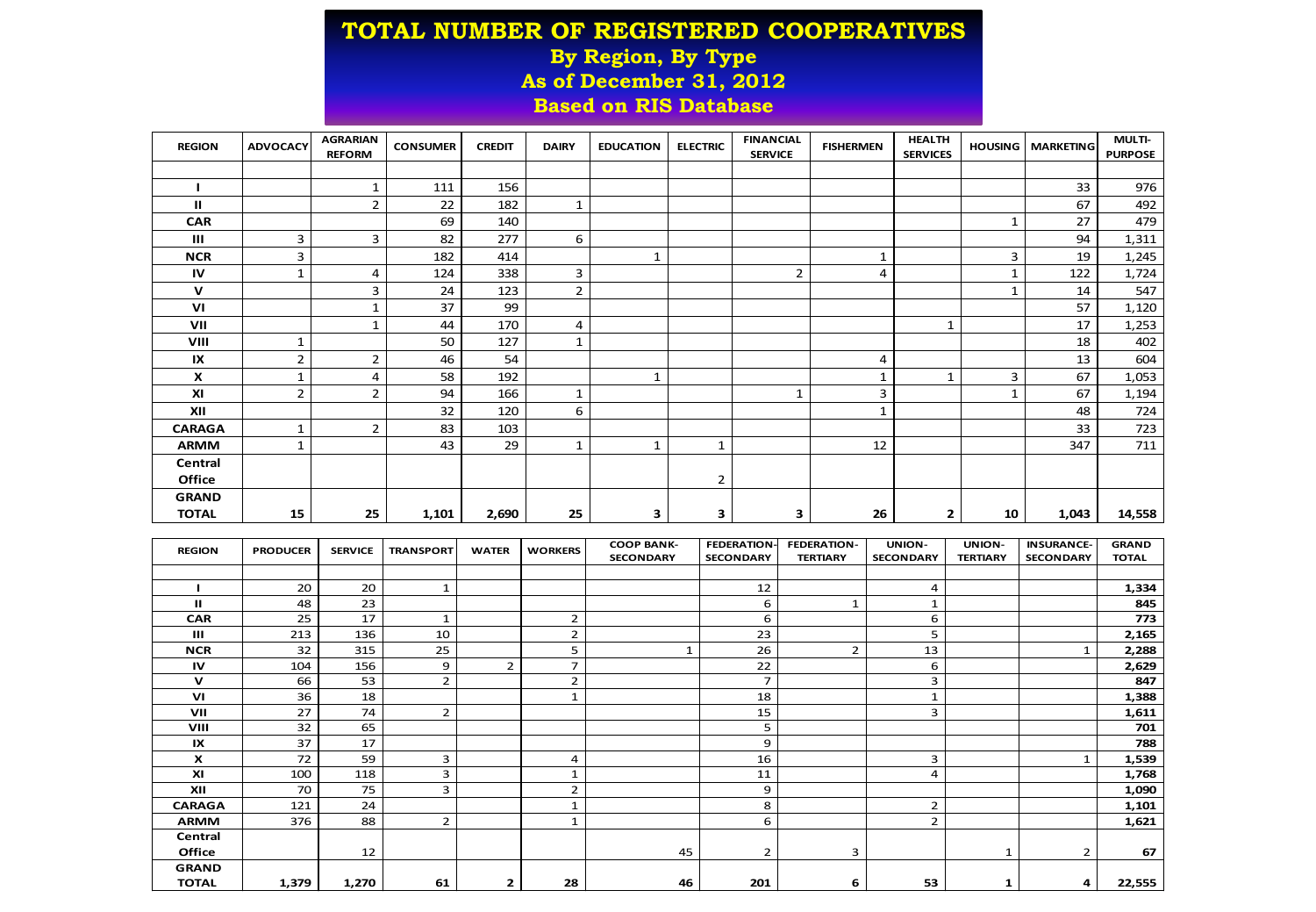**TOTAL NUMBER OF REGISTERED COOPERATIVES By Region As of December 31, 2012 Based on RIS Database**

**TOTAL NUMBER OF REGISTERED COOPERATIVES By Type As of December 31, 2012 Based on RIS Database**

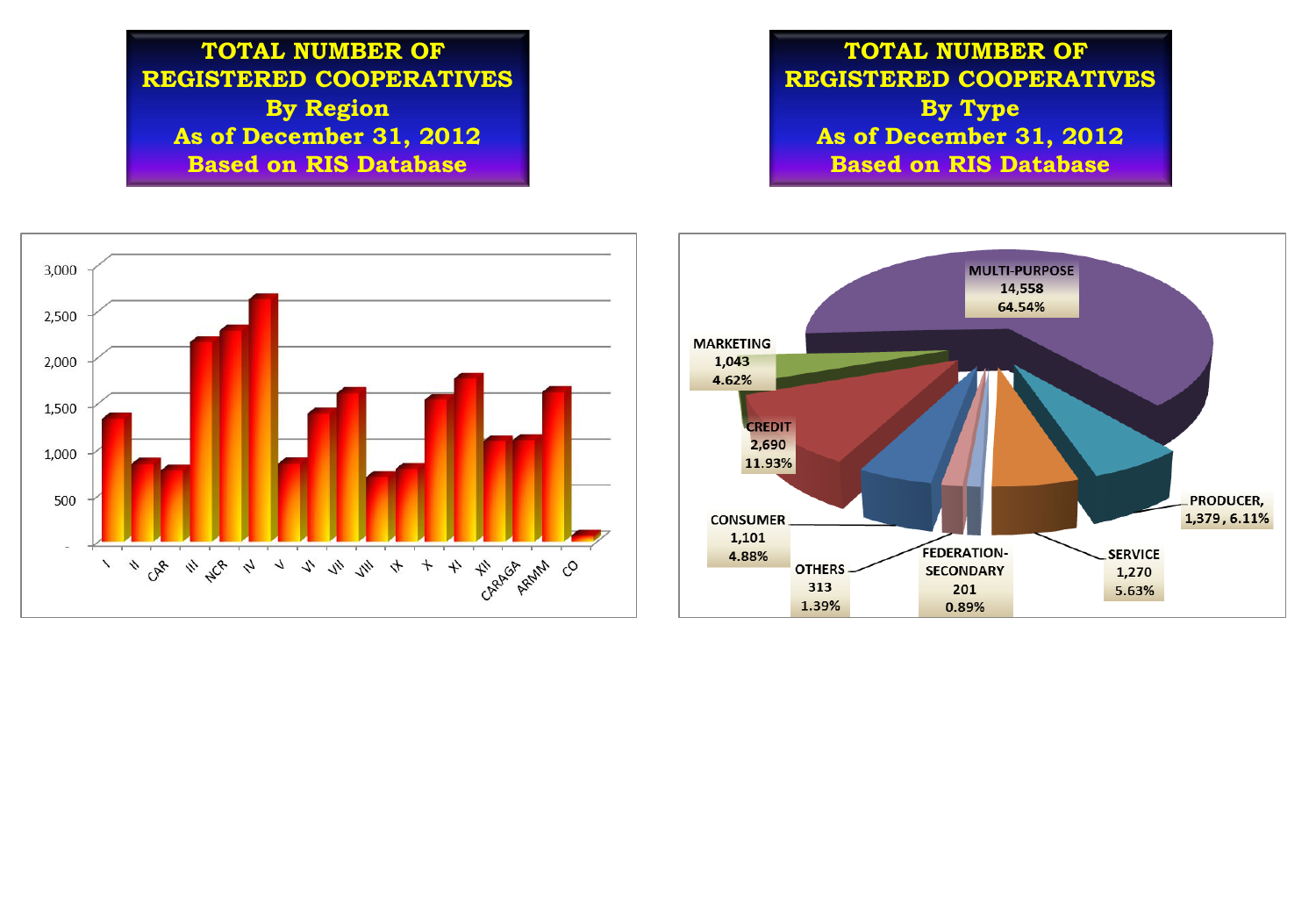**TOTAL COOPERATIVE MEMBERSHIP By Type As of December 31, 2012 Based on RIS Database**

| <b>TYPE OF COOPERATIVES</b> | <b>TOTAL NO. OF MEMBERS</b> |
|-----------------------------|-----------------------------|
|                             |                             |
| <b>Advocacy</b>             | 514                         |
| <b>Agrarian Reform</b>      | 1,792                       |
| Consumer                    | 115,372                     |
| <b>Credit</b>               | 2,220,722                   |
| <b>Dairy</b>                | 1,078                       |
| <b>Education</b>            | 117                         |
| <b>Electric</b>             | 272,082                     |
| <b>Financial Service</b>    | 181                         |
| <b>Fishermen</b>            | 1,587                       |
| <b>Health Services</b>      | 133                         |
| <b>Housing</b>              | 500                         |
| <b>Marketing</b>            | 79,667                      |
| <b>Multi-Purpose</b>        | 7,246,313                   |
| Producer                    | 91,366                      |
| <b>Service</b>              | 1,585,858                   |
| <b>Transport</b>            | 3,169                       |
| Water                       | 166                         |
| Workers                     | 1,861                       |
|                             |                             |
| <b>GRAND TOTAL</b>          | 11,622,479                  |



22.48% of the Total Philippine Population ages 18 years old above are cooperative members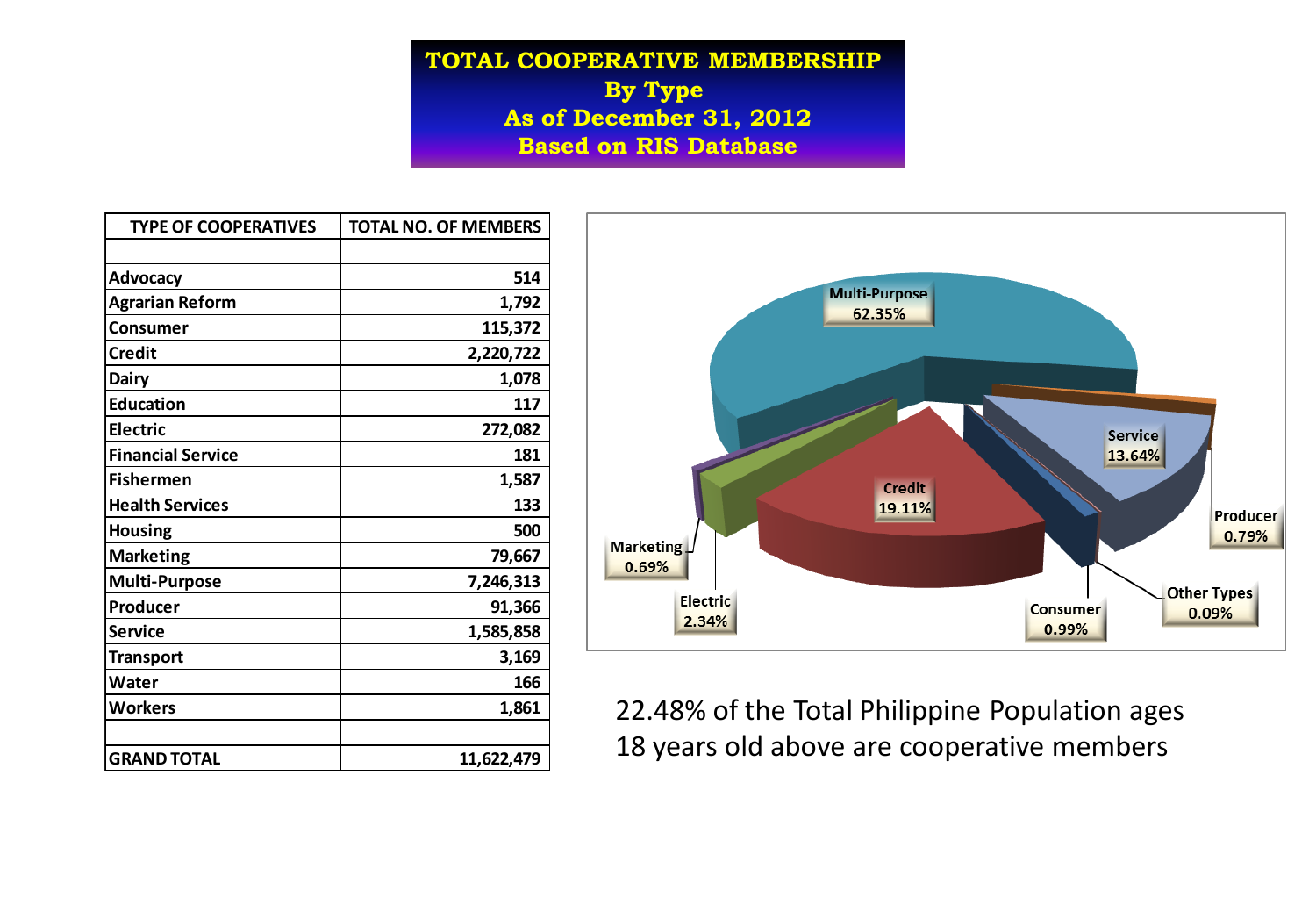**TOTAL COOPERATIVE ASSETS By Region, By Category As of December 31, 2012 Based on CAPR Database**

|                       |                        | <b>MICRO COOPERATIVES</b>  |                        | <b>SMALL COOPERATIVES</b>                      |                        | <b>MEDIUM COOPERATIVES</b>                               |                               | <b>LARGE COOPERATIVES</b>    | <b>GRAND TOTAL</b>     |                         |  |
|-----------------------|------------------------|----------------------------|------------------------|------------------------------------------------|------------------------|----------------------------------------------------------|-------------------------------|------------------------------|------------------------|-------------------------|--|
| <b>REGION</b>         |                        | <b>3 MILLION AND BELOW</b> |                        | MORE THAN 3 MILLION UP TO 15<br><b>MILLION</b> |                        | <b>MORE THANK 15 MILLION UP</b><br><b>TO 100 MILLION</b> |                               | <b>MORE THAN 100 MILLION</b> |                        |                         |  |
|                       | NO. OF<br><b>COOPS</b> | <b>AMOUNT OF ASSETS</b>    | NO. OF<br><b>COOPS</b> | <b>AMOUNT OF ASSETS</b>                        | NO. OF<br><b>COOPS</b> | <b>AMOUNT OF ASSETS</b>                                  | <b>NO. OF</b><br><b>COOPS</b> | <b>AMOUNT OF ASSETS</b>      | NO. OF<br><b>COOPS</b> | <b>AMOUNT OF ASSETS</b> |  |
|                       |                        |                            |                        |                                                |                        |                                                          |                               |                              |                        |                         |  |
|                       | 1,173                  | 622,386,504.46             | 115                    | 790,007,997.62                                 | 35                     | 1,205,975,240.10                                         | 11                            | 2,124,696,639.17             | 1,334                  | 4,743,066,381.35        |  |
| $\mathbf{I}$          | 645                    | 325,977,335.40             | 121                    | 666,136,194.03                                 | 71                     | 2,819,818,958.10                                         | 8                             | 1,628,700,818.24             | 845                    | 5,440,633,305.77        |  |
| <b>CAR</b>            | 570                    | 380,620,797.02             | 138                    | 971,737,749.69                                 | 50                     | 2,937,532,367.60                                         | 15                            | 4,765,252,833.50             | 773                    | 9,055,143,747.81        |  |
| Ш                     | 1,723                  | 775,621,832.27             | 285                    | 2,161,779,323.45                               | 128                    | 3,684,066,638.74                                         | 29                            | 8,421,048,993.13             | 2,165                  | 15,042,516,787.59       |  |
| <b>NCR</b>            | 1,533                  | 840,763,779.44             | 388                    | 3,096,956,847.75                               | 307                    | 12,376,628,134.42                                        | 60                            | 56,910,364,999.38            | 2,288                  | 73,224,713,761.00       |  |
| IV                    | 2,006                  | 1,081,372,136.91           | 403                    | 2,944,649,310.92                               | 187                    | 7,853,551,861.80                                         | 33                            | 13,664,286,259.37            | 2,629                  | 25,543,859,569.00       |  |
| $\mathsf{V}$          | 681                    | 358,836,773.67             | 121                    | 910,004,836.18                                 | 40                     | 1,455,904,548.29                                         | 5                             | 793,039,469.05               | 847                    | 3,517,785,627.19        |  |
| VI                    | 987                    | 582,213,297.07             | 251                    | 1,992,171,553.49                               | 136                    | 5,459,586,725.73                                         | 14                            | 3,596,049,339.11             | 1,388                  | 11,630,020,915.40       |  |
| VII                   | 1,092                  | 838,851,830.26             | 395                    | 2,755,117,571.23                               | 94                     | 3,494,992,696.76                                         | 30                            | 13,563,833,795.77            | 1,611                  | 20,652,795,894.02       |  |
| VIII                  | 525                    | 313,775,197.89             | 107                    | 732,121,567.49                                 | 58                     | 2,404,131,226.72                                         | 11                            | 2,678,165,911.42             | 701                    | 6,128,193,903.52        |  |
| IX                    | 629                    | 388,545,810.60             | 93                     | 664,108,385.96                                 | 59                     | 2,497,774,764.21                                         | $\overline{\mathbf{z}}$       | 3,416,073,876.86             | 788                    | 6,966,502,837.63        |  |
| X                     | 1,174                  | 766,129,087.58             | 279                    | 2,092,708,863.11                               | 68                     | 2,855,496,142.39                                         | 18                            | 11,549,878,783.65            | 1,539                  | 17,264,212,876.72       |  |
| XI                    | 1,258                  | 842,555,528.11             | 373                    | 2,680,104,673.46                               | 91                     | 3,715,224,510.98                                         | 46                            | 15,734,051,256.72            | 1,768                  | 22,971,935,969.27       |  |
| XII                   | 790                    | 435,046,463.11             | 195                    | 1,480,161,798.98                               | 89                     | 3,757,338,922.87                                         | 16                            | 5,742,085,348.82             | 1,090                  | 11,414,632,533.77       |  |
| <b>CARAGA</b>         | 889                    | 474,908,906.38             | 149                    | 1,125,842,884.57                               | 60                     | 2,245,639,430.84                                         | 3                             | 741,772,286.32               | 1,101                  | 4,588,163,508.11        |  |
| <b>ARMM</b>           | 1,563                  | 274,813,635.26             | 37                     | 344,087,751.16                                 | 10                     | 427,714,183.11                                           | 11                            | 3,266,558,841.10             | 1,621                  | 4,313,174,410.62        |  |
| <b>CENTRAL OFFICE</b> | 5                      |                            | $\mathbf{2}$           | 21,568,633.99                                  | 21                     | 1,211,276,160.97                                         | 39                            | 19,691,150,476.59            | 67                     | 20,923,995,271.55       |  |
|                       |                        |                            |                        |                                                |                        |                                                          |                               |                              |                        |                         |  |
| <b>TOTAL</b>          | 17,243                 | 9,302,418,915.43           | 3,452                  | 25,429,265,943.07                              | 1,504                  | 60,402,652,513.62                                        | 356                           | 168,287,009,928.19           | 22,555                 | 263,421,347,300.31      |  |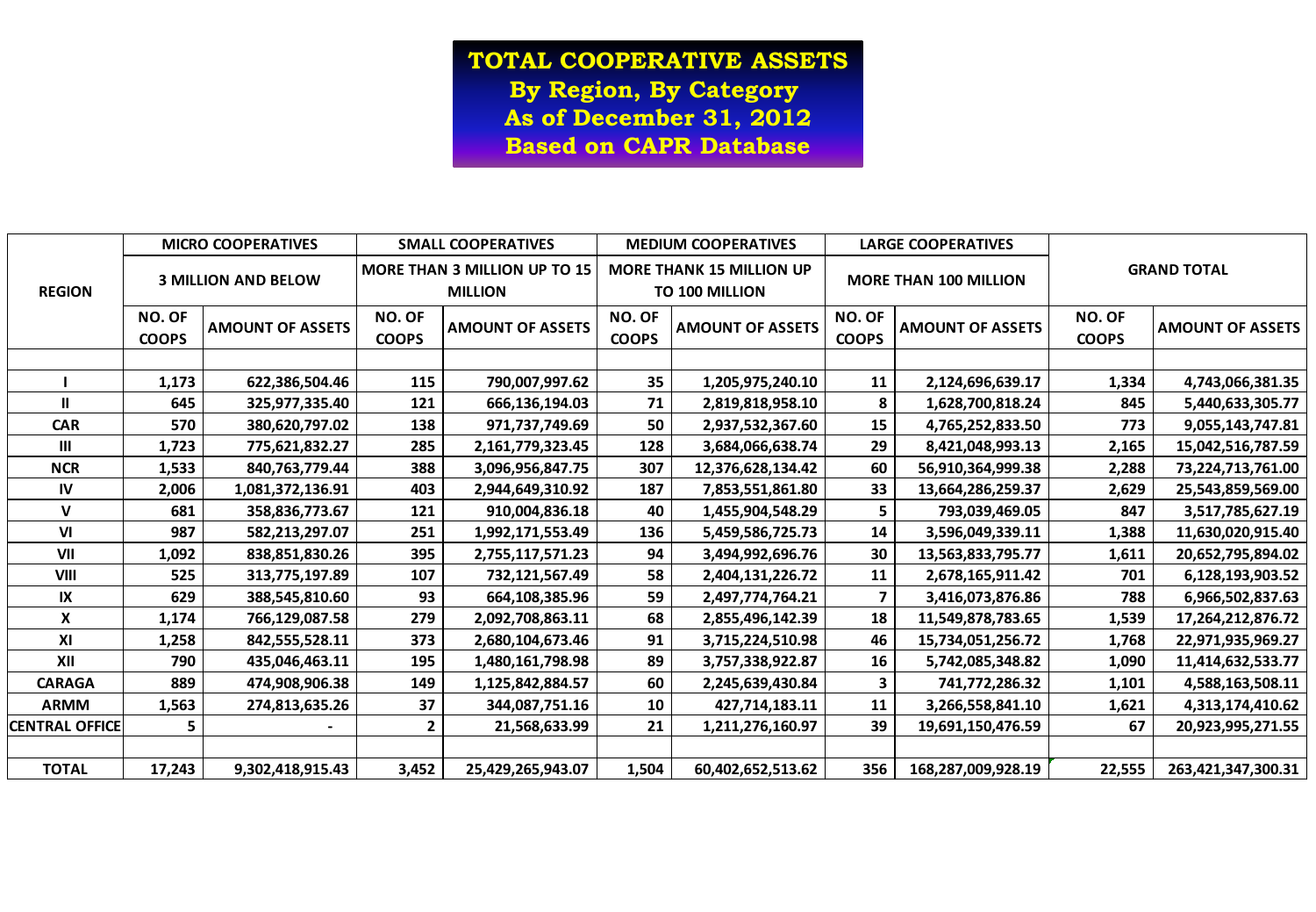# **NUMBER OF COOPERATIVES By Category As of December 31, 2012 Based on RIS Database**

**TOTAL COOPERATIVES ASSETS By Category (In Billion Pesos) As of December 31, 2012 Based on RIS Database**